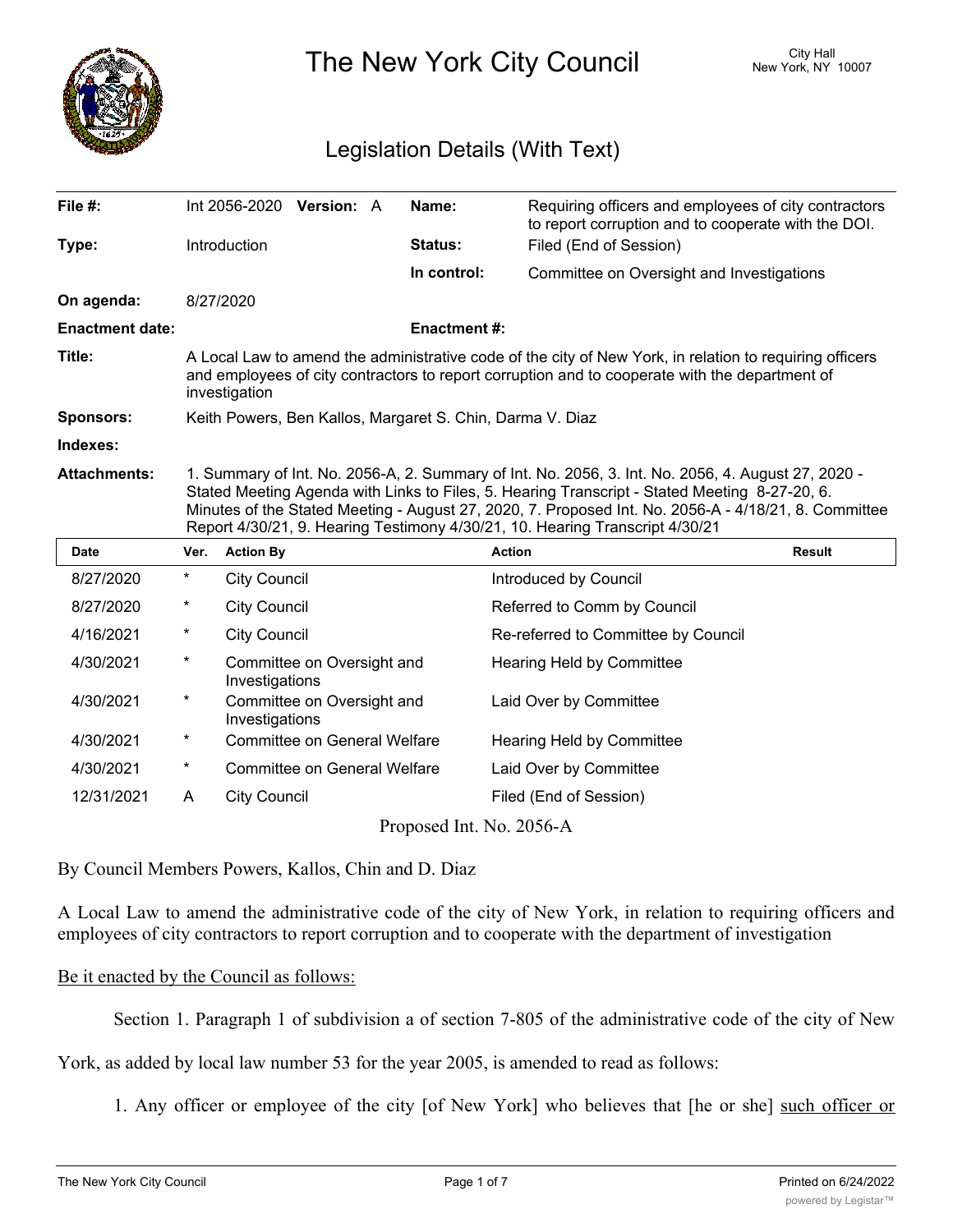employee has been the subject of an adverse personnel action, as such term is defined in [paragraph one of] subdivision a of section 12-113 [of the administrative code of the city of New York]; or

§ 2. Subdivision a of section 12-113 of the administrative code of the city of New York, as amended by local law number 33 for the year 2012, and paragraph 11 of such subdivision, as added by local law number 9 for the year 2021, is amended to read as follows:

a. Definitions. For purposes of this section, the following terms have the following meanings:

[1. "Adverse personnel action" shall include] Adverse personnel action. The term "adverse personnel action" includes dismissal, demotion, suspension, disciplinary action, negative performance evaluation, any action resulting in loss of staff, office space or equipment or other benefit, failure to appoint, failure to promote, or any transfer or assignment or failure to transfer or assign against the wishes of the affected officer or employee.

[2. "Remedial action" means an appropriate action to restore the officer or employee to his or her former status, which may include one or more of the following:

(i) reinstatement of the officer or employee to a position the same as or comparable to the position the officer or employee held or would have held if not for the adverse personnel action, or, as appropriate, to an equivalent position;

(ii) reinstatement of full seniority rights;

(iii) payment of lost compensation; and

(iv) other measures necessary to address the effects of the adverse personnel action.

3. "Commissioner" shall mean the commissioner of investigation.

4. "Child" shall mean] Child. The term "child" means any person under the age of [nineteen] 19, or any person ages [nineteen] 19 through [twenty-one] 21 if such person receives instruction pursuant to an individualized education plan.

Commissioner. The term "commissioner" means the commissioner of investigation.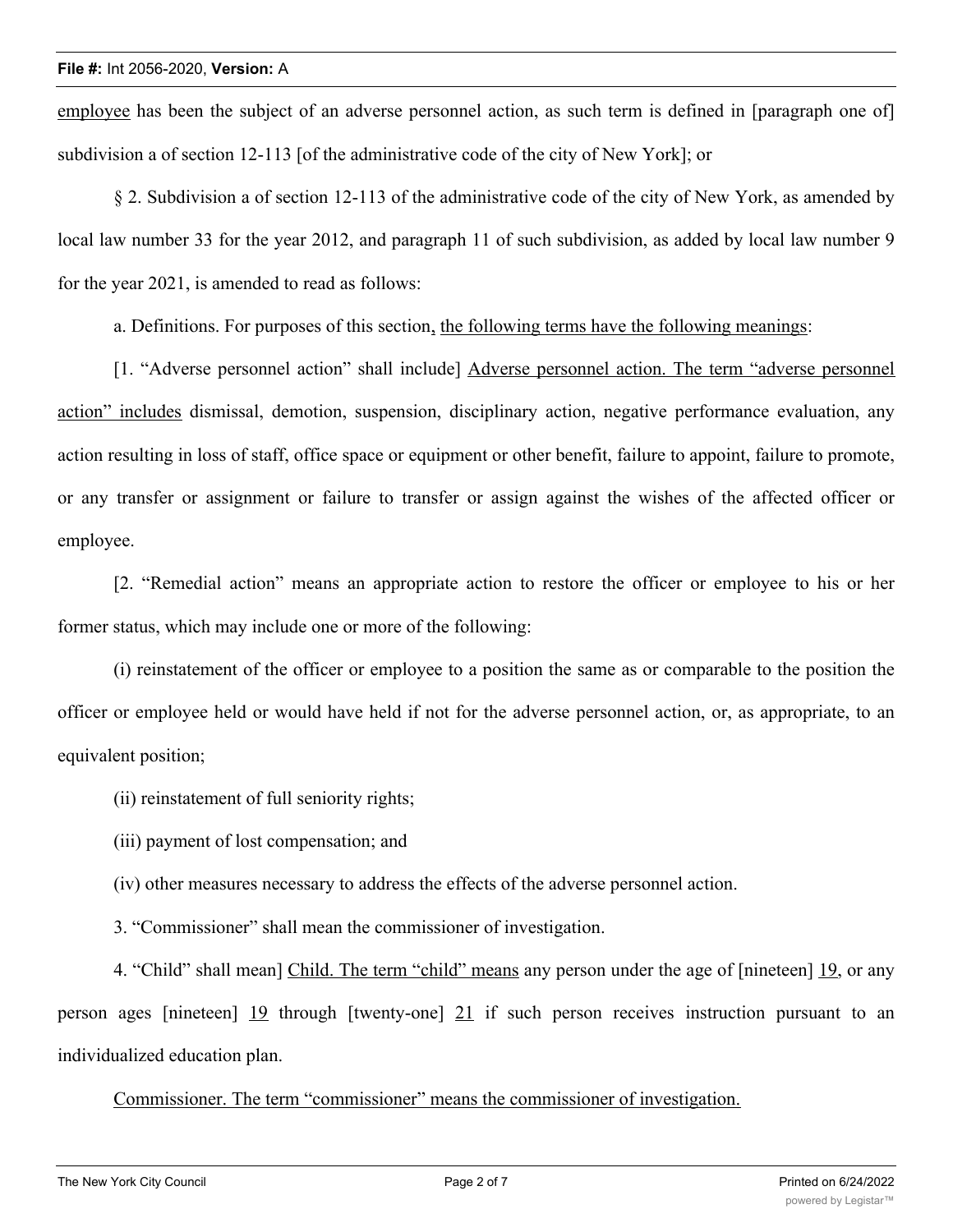[5. "Educational welfare" shall mean any aspect of a child's education or educational environment that significantly impacts upon such child's ability to receive appropriate instruction, as mandated by any relevant law, rule, regulation or sound educational practice.

6. "Superior officer" shall mean an agency head, deputy agency head or other person designated by the head of the agency to receive a report pursuant to this section, who is employed in the agency in which the conduct described in such report occurred.

7. "Contract" shall mean] Contract. The term "contract" means any written agreement, purchase order or instrument having a value in excess of [one hundred thousand dollars] \$100,000 pursuant to which a contracting agency is committed to expend or does expend funds in return for work, labor, services, supplies, equipment, materials, or any combination of the foregoing, and [shall include] includes a subcontract between a covered contractor and a covered subcontractor. Such term [shall] does not include contracts or subcontracts resulting from emergency procurements or that are government-to-government procurements.

[8. "Contracting agency" shall mean] Contracting agency. The term "contracting agency" means a city, county, borough, or other office, position, administration, department, division, bureau, board or commission, or a corporation, institution or agency of government, the expenses of which are paid in whole or in part from the city treasury.

[9. "Covered contractor" shall mean] Covered contractor. The term "covered contractor" means a person or business entity who is a party or a proposed party to a contract with a contracting agency valued in excess of [one hundred thousand dollars] \$100,000, and the term "covered subcontractor" [shall mean] means a person or entity who is a party or a proposed party to a contract with a covered contractor valued in excess of [one hundred thousand dollars] \$100,000.

Educational welfare. The term "educational welfare" means any aspect of a child's education or educational environment that significantly impacts upon such child's ability to receive appropriate instruction, as mandated by any relevant law, rule, regulation or sound educational practice.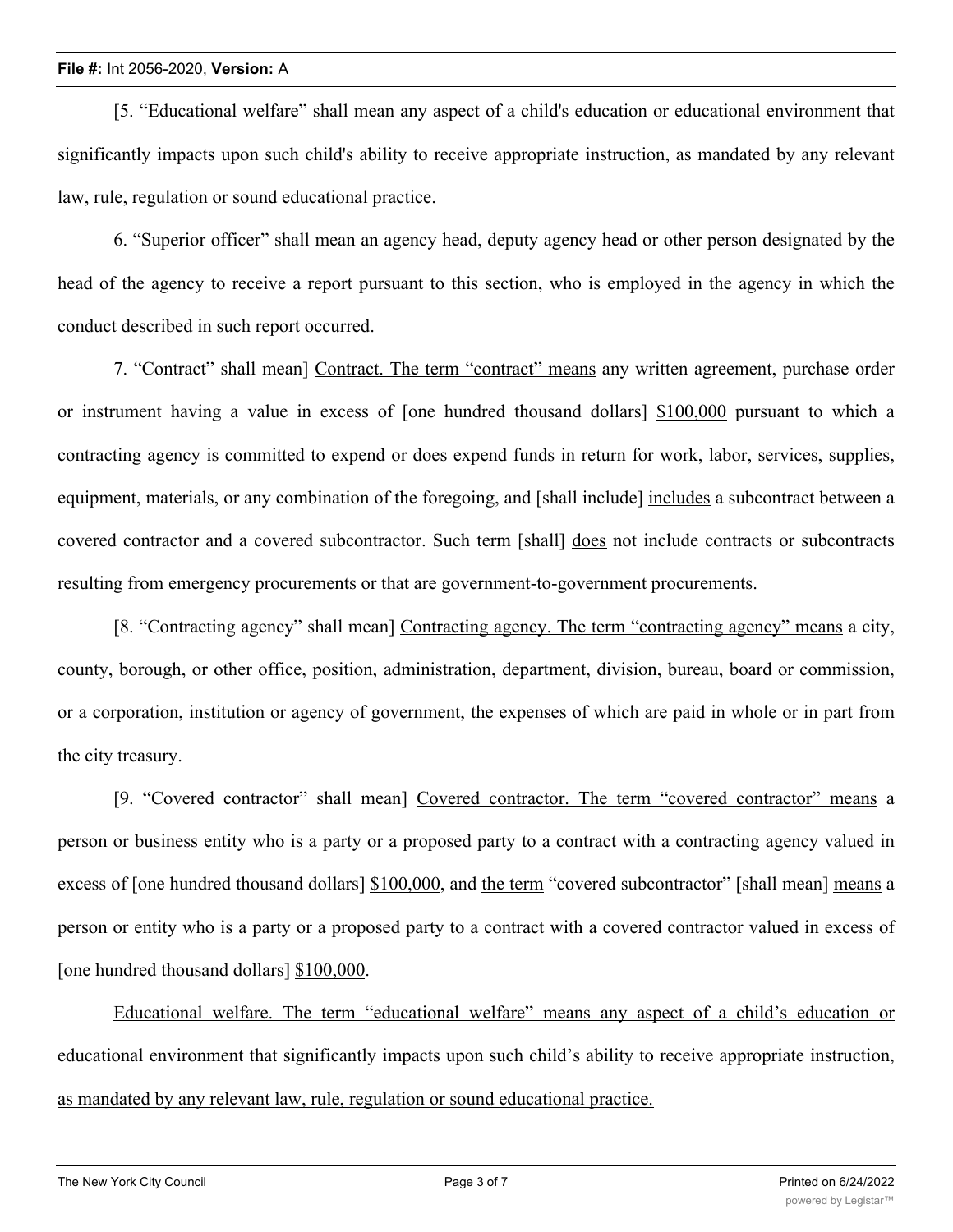[10. "Officers or employees of an agency of the city" shall be deemed to include] Officers or employees of an agency of the city. The term "officers or employees of an agency of the city" is deemed to include officers or employees of local development corporations or other not-for-profit corporations that are parties to contracts with contracting agencies and the governing boards of which include city officials acting in their official capacity or appointees of city officials. Such officers and employees [shall not be] are not deemed to be officers or employees of a covered contractor or covered subcontractor.

[11. "Special commissioner of investigation" shall mean the position of deputy commissioner of investigation for the city school district of the city of New York, as established by mayoral executive order number 11 for the year 1990, as amended, or any success or to the duties of such officer.

Remedial action. The term "remedial action" means an appropriate action to restore the officer or employee to the former status of such officer or employee, which may include one or more of the following:

1. Reinstatement of the officer or employee to a position the same as or comparable to the position the officer or employee held or would have held if not for the adverse personnel action or, as appropriate, to an equivalent position;

2. Reinstatement of full seniority rights;

3. Payment of lost compensation; and

4. Other measures necessary to address the effects of the adverse personnel action.

Special commissioner of investigation. The term "special commissioner of investigation" means the position of deputy commissioner of investigation for the city school district of the city of New York, as established by mayoral executive order number 11 for the year 1990, as amended, or any successor to the duties of such officer.

Superior officer. The term "superior officer" means an agency head, deputy agency head or other person designated by the head of the agency to receive a report pursuant to this section, who is employed in the agency in which the conduct described in such report occurred.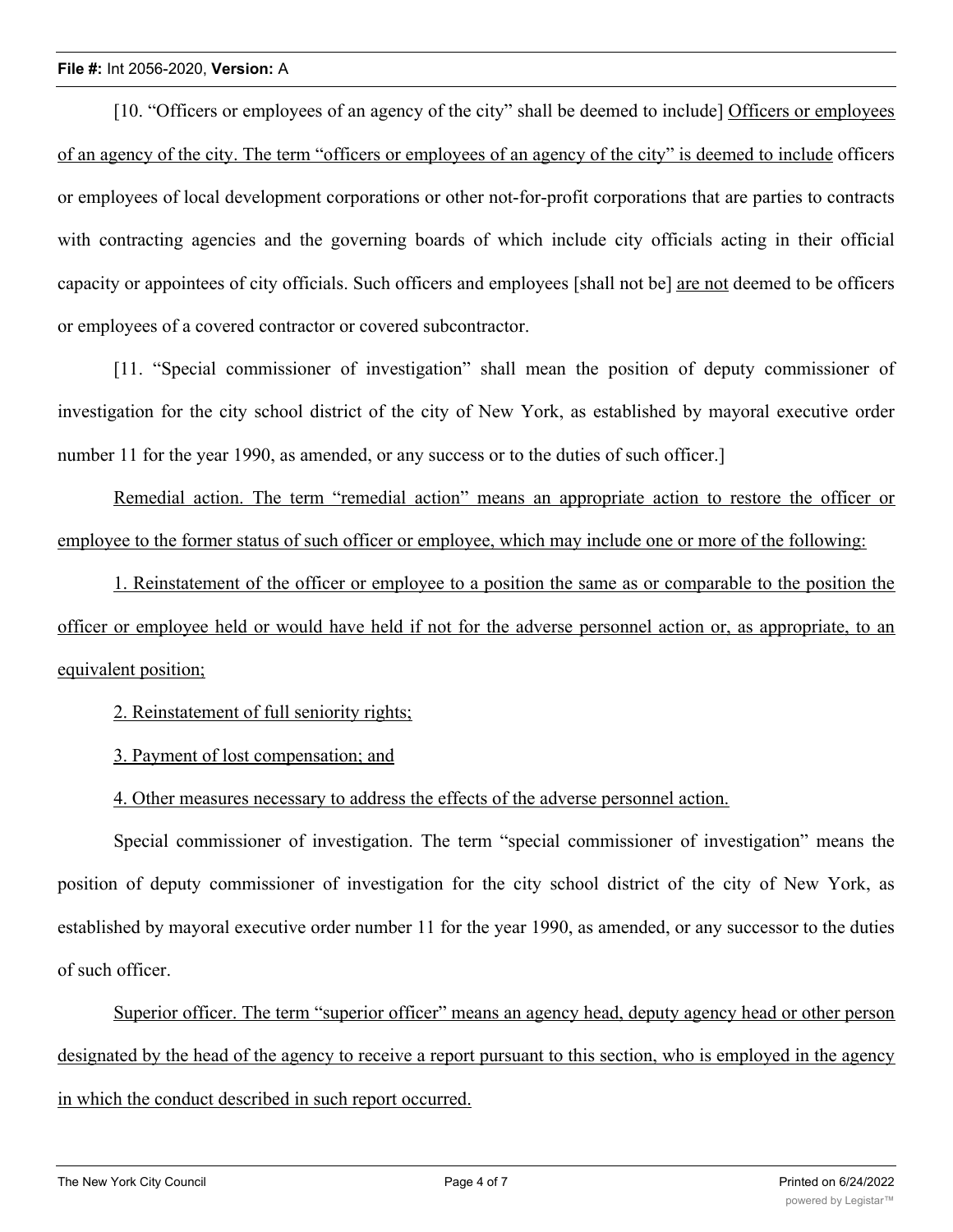§ 3. Paragraphs 2, 3 and 4 of subdivision b of section 12-113 of the administrative code of the city of New York, as amended by local law number 9 for the year 2021, are amended to read as follows:

2. (a) Every officer and employee of a covered contractor or covered subcontractor shall without undue delay report any information concerning conduct which such officer or employee knows or reasonably believes to involve corruption, criminal activity, conflict of interest, gross mismanagement or abuse of authority by any officer or employee of such contractor or subcontractor, which concerns a contract with a contracting agency, (i) to the commissioner, (ii) to a council member, the public advocate, the comptroller, the special commissioner of investigation, the city chief procurement officer, the agency chief contracting officer, or the agency head or commissioner of the contracting agency.

(b) Every officer and employee of a covered contractor or covered subcontractor shall cooperate fully with any investigation or inquiry conducted by the commissioner or special commissioner of investigation which concerns a contract with a contracting agency.

(c) No officer or employee of a covered contractor or covered subcontractor shall take an adverse personnel action with respect to another officer or employee of such contractor or subcontractor in retaliation for such officer or employee making a report of information concerning conduct which such officer or employee knows or reasonably believes to involve corruption, criminal activity, conflict of interest, gross mismanagement or abuse of authority by any officer or employee of such contractor or subcontractor, which concerns a contract with a contacting agency, to the commissioner, a council member, the public advocate, the comptroller, the special commissioner of investigation, the city chief procurement officer, the agency chief contracting officer, or the agency head or commissioner of the contracting agency. Such report shall be referred to the commissioner unless such conduct is within the jurisdiction of the special commissioner of investigation, in which case such report shall be referred to the special commissioner.

3. Every contract or subcontract in excess of [one hundred thousand dollars] \$100,000 shall contain a provision detailing the provisions of paragraph [two] 2 of this subdivision and of paragraph [two] 2 of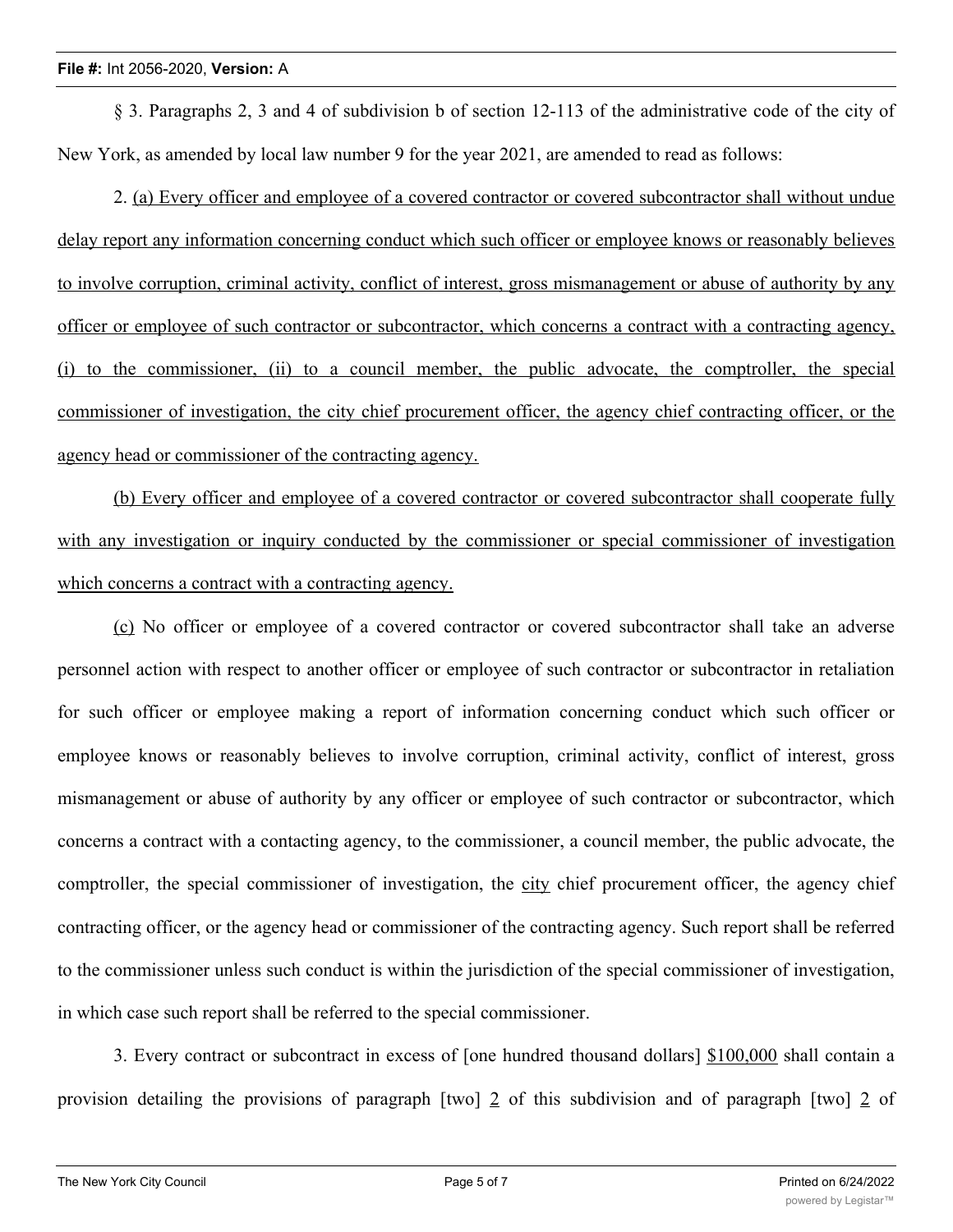subdivision e of this section. If a contracting agency determines that there has been a violation of subparagraphs (a) and (b) of paragraph 2 of this subdivision, including, but not limited to, the knowing failure to report information or interference with, or obstruction of, an investigation conducted by the commissioner, such contracting agency shall take such action as it deems appropriate and consistent with the remedies available under the contract or subcontract.

4. Upon request, the commissioner, council member, public advocate, comptroller, special commissioner of investigation [or], corporation counsel, city chief procurement officer, agency chief contracting officer or agency head or commissioner of the contracting agency receiving the report of [alleged adverse personnel action] information concerning conduct that an officer or employee referenced in this subdivision knows or reasonably believes to involve corruption, criminal activity, conflict of interest, gross mismanagement or abuse of authority shall make reasonable efforts to protect the anonymity and confidentiality of the officer or employee making such report.

§ 4. Subdivision c of section 12-113 of the administrative code of the city of New York is amended by adding a new paragraph 3 to read as follows:

3. Upon request, the commissioner, special commissioner of investigation or corporation counsel receiving the report of alleged adverse personnel action shall make reasonable efforts to protect the anonymity and confidentiality of the officer or employee making such report.

§ 5. The requirements imposed by subparagraphs (a) and (b) of paragraph 2 of subdivision b of section 12-113 of the administrative code of the city of New York do not apply to any contract between a contracting agency and a covered contractor or any subcontract between a covered contractor and a covered subcontractor that is executed or renewed prior to the effective date of the local law that added this section. For purposes of this section, the terms "contract," "contracting agency," "covered contractor" and "covered contractor" have the meanings ascribed to such terms in subdivision a of section 12-113 of such code.

§ 6. This local law takes effect 120 days after it becomes law, except that the commissioner of